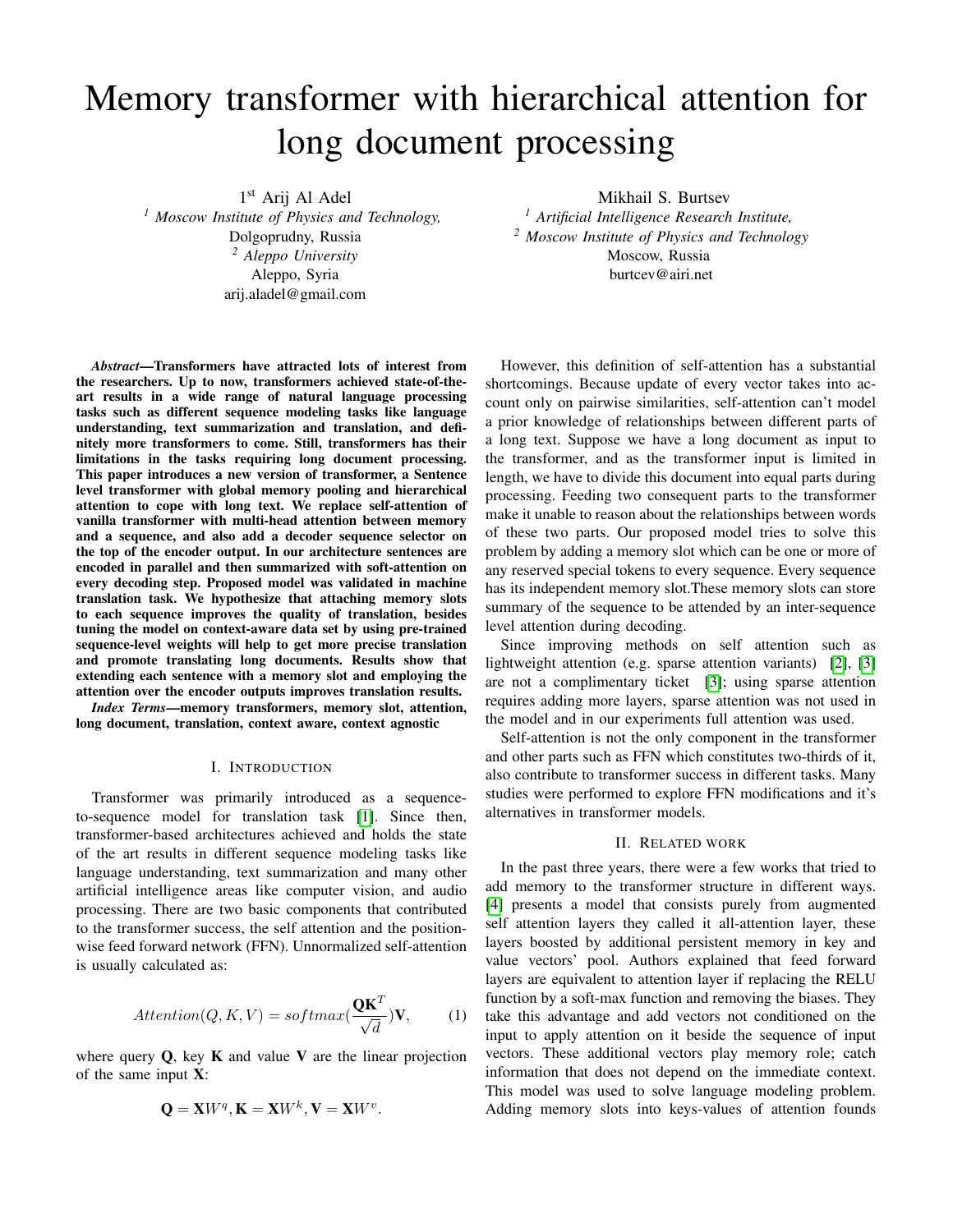its way into image captioning and the results was shown in [\[5\]](#page-6-4), which has close idea to the previous work [\[4\]](#page-6-3); the encoder has Memory-Augmented Attention, in which keys and values are augmented by memory slots, these memory slots are responsible of encoding the previous knowledge and can be updated via stochastic gradient descent, the modification in this model is not limited to encoder but to the decoder. Authors come up with a meshed attention to exploit all encoding layers to produce a response. [\[6\]](#page-6-5) produces a memformer model which is simply a traditional transformer vanilla equipped with a memory system, the memory system is composed of two components ; memory cross attention and memory slot attention. Memory cross attention is responsible for retrieving the information from the memory for the current step of encoding. Here the key - value is just the retrieved memory whilst the query is the current segment text to encode this way the input will attend just over key-value memory. Memory slot attention is for updating the memory to be used for encoding the next input of the encoder. In this structure the modification is in encoder side, which is meant of encoding the input and updating the memory. This model can handle denoising objectives and language modeling tasks. Adding external memory to this model led to an exorbitant memory cost that is why a new optimization scheme, memory replay backpropagation (MRBP) was also introduced. The concept of global attention or using global tokens was also studied by [\[3\]](#page-6-2), [\[7\]](#page-6-6)–[\[11\]](#page-6-7). Star-Transformer [\[7\]](#page-6-6) use the graph theory to build the attention mechanism. Star-Transformer includes just one global node to connect every two non-adjacent nodes, besides it sparsifies the attention by using star-shaped structure. In this way Star-transformer maintain two kinds of communication between nodes; global connections and ring connections. It was called star cause the attention has star shape in which the global node is the domain center of gathering and distributing the information. Ring connections allow to collect information from neighbors. [\[8\]](#page-6-8) and [\[9\]](#page-6-9) were developed in parallel and have similar sight of adopting global nodes to preserve the global attentions between nodes. Longformer [\[8\]](#page-6-8) in design is close to star-Transformer; whilst Star-transformer uses fixedsize window attention around each token and global attention, Longformer incorporates in addition dilated sliding window. On the other hand ETC [\[9\]](#page-6-9) is similar to Longformer in using global and local attention but differs in using relative position embedding; Longformer uses it just for inference. Big-bird [\[3\]](#page-6-2) was the successor of ETC; and it was explored over more tasks; ETC handles MLM with whole word masking and Contrastive Predictive Coding CPC to predict subsequent inputs in latent space Big-bird handles in addition question answering and document summarization. Star-Transformer was verified over three NLP tasks including Text Classification, Natural Language Inference, and Sequence Labelling. Memory transformer [\[10\]](#page-6-10) called these global tokens memory tokens also [\[11\]](#page-6-7) presents similar idea using sparse attention.

In addition to the attention study line in transformers, there is another interesting and promising research direction dedicated for using Feed forward network in transformers and its variants [\[4\]](#page-6-3), [\[12\]](#page-6-11), [\[13\]](#page-6-12) some works studied using different activation functions [\[14\]](#page-6-13), [\[15\]](#page-6-14) instead of just using Rectified Linear Units (ReLU) activation for non-linearity in between the two FFN layers. Another works investigate replacing FFN with another layers for example [\[12\]](#page-6-11) introduced productkey memory layers and replaced FFN with it in specific transformer layers. This study showed how using product-key memory improves the transformer performance with negligible computation overhead. [\[13\]](#page-6-12) has investigated using productkey memory in pre-trained language models (PLMs) and on contrary to [\[12\]](#page-6-11) reveals that most of memory slots remain outdated during training PKM-augmented models, that means applying PKM directly does not give the expected results and they propose that both of FFN and PKM are necessary for the pre-training. On the other hand [\[4\]](#page-6-3) proposed a model constitutes just from attention layers, augmenting the attention with persistent memory vectors and removing the FFN layers. their model was examined on standard character and word level language modeling benchmarks. Our work is similar to previous works [\[3\]](#page-6-2), [\[10\]](#page-6-10) in using special tokens as global memory slots but different in usage way and attention used; we are using full attention connection.

#### III. MODEL

Given a corpus of tokens  $\mathbf{x} = (x_1, x_2, ..., x_n)$  splitting it into  $K$  equal segments where the last segment is the source that requires a response and the previous  $k - 1$  segments represent the context. This kind of formulation is suitable for translation tasks, question answering tasks with context, and reading comprehension tasks. This paper will show the results of applying the model for translation task using the same data sets used by [\[16\]](#page-6-15). T5 transformer is the baseline to compare with in our study.

Fig. [1](#page-2-0) represents the proposed model. Attaching memory slots to each sequence in the encoder side of the transformer and adding sequence selector between encoder and decoder. We use T5 transformer vanilla from hugging face, and we make three main changes: attention in encoder to handle added memory slots to each sequence, we add sequence selector between the encoder and the decoder, and modify cross attention in the decoder of the model. The model is comprised of three main components.

## *A. Encoder*

Each encoder layer consists of two sub layers attention layer and Feed forward layer, these two layers differ from these layers in the T5 transformer. The encoding process has the following steps: input of encoder could be one sequence or source sequence with n previous sequences as context. In this case the model should learn which of these sequences is the source and which of these sequences is from the context sequences. We will see if the context sequences could help to improve the translation or not. If the input of encoder consists of more than just one sequence then it will be divided into sequences each sequence will has its own slot memory. Randomly adding fixed number of memory tokens we call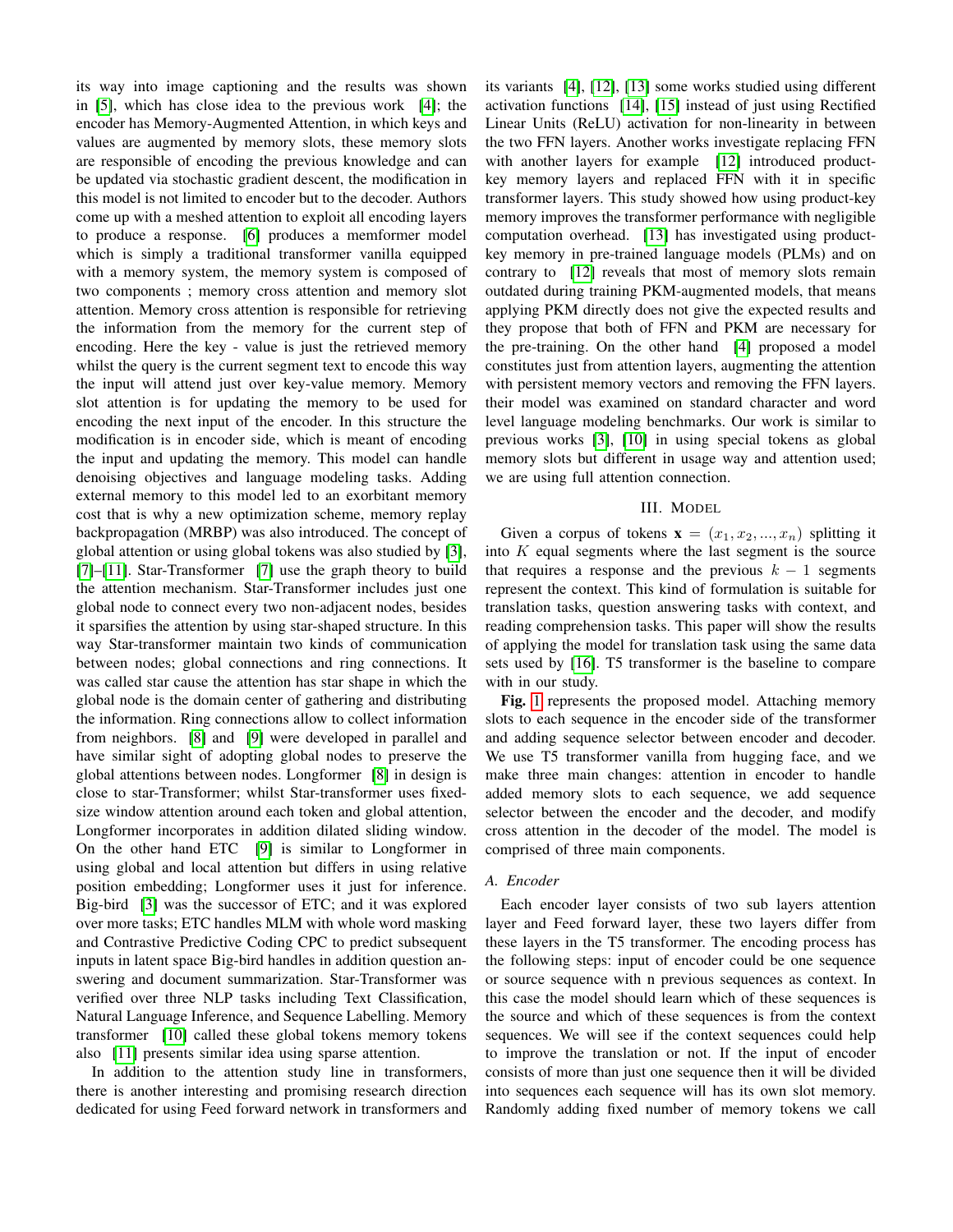it slot or we simply add special tokens as memory tokens to avoid random initialization. We add slot memory to each sequence inside the encoder, and apply attention between the memory slots and the sequences . Every slot has access to all other slots, and only to token representations of related sequence. Also Every token in a sequence has access to all tokens of the same sequence (inner sequence attention) and all slots. with noting that sequences are encoded in parallel. At the end of encoding process we will have two hidden states for representing each of memory slots and their related sequences. For positional encoding we pay attention to encode each slot memory with its sequence. No positional encoding between sequences was applied, this is the memory slots mission.

*1) Positional encoding:* There was not any kind of positional encoding between consequent input sequences. T5 default positional encoding was used instead in a way that take into the consideration the position between each memory slot and its related sequence. We left the mission of positional encoding between sequences to the memory slots and sequence selector as mentioned before.

<span id="page-2-1"></span>*2) Multi-head encoder cross attention:* We call this attention MemAttention, its input consists of  $X^{mem+sent}$  which represents each memory slot with its related sentence, and will be separated into two separate queries inside our attention. The input also consists of  $X_c^{mem+sent}$  of dimension  $d_k$  for each head, this is the sentence prefixed by all memory slots of all sentences from the same input sample in the same order of the sample sentences, and this represents the keys and values to use in MemAttention. Inside MemAttention memory slot is separated from its related sentence to get two separate queries, keeping the key-value without any change then calculate attention for each of memory slot and related sentence independently. The output of attention layer is:

$$
att = LN(X^{mem+sent}) + MemAttention(X^{mem+sent}, X_c^{mem+sent}),
$$
  

$$
X_c^{mem+sent}, X_c^{mem+sent}),
$$
  
(2)

where MemAttention has two variants to calculate, as explained in section [IV.](#page-3-0)

*3) Feed forward network:* after attention we need to apply FFN as T5 transformer vanilla but in this structure applying FFN have two variants symbolically I called them (1FFN and 2FFN), they are explained in section [IV,](#page-3-0) to remember X here is the output of previous attention layer which is the concatenation between memeory slot representation and the related sentence;  $X = A = [A^{mem}_{mems+sent}; A^{sent}_{mems+sent}] \in$  $R^{(c+L)*d_{model}}$  the dimension of hidden layer of FFN is  $d_{ff} = 2048$ 

## *B. Sequence selector*

The output of encoder is separated to memory slots representation  $H^{mem}$  and related sentence representation  $H^{sent}$ . To recall, before encoding we have reshaped the memory representation sentence representation input embedding, that is why after encoding we return the original batched shapes; batched memory representation after encoding  $\in R^{b*k*c*d_{model}}$ . The



<span id="page-2-0"></span>Fig. 1. Modified T5 transformer vanilla with added memory to each sequence in the encoder. Encoder input are tokens of padded sequences. Decoder input are target tokens.



Fig. 2. Attention between memory slots, sequences and the concatenation between all memory slots ans sequences.

batched sentences representation is  $\in R^{b*k * L*d_{model}}$ ; b is the batch size, k is the number of input sentences including the source and context, c is the number of memory tokens in the memory slot and L is the length of each sentence in the input. The inputs of the sentence selector are three; query comes from decoder(model output), key memory representation from encoder and sentences representations from encoder. To calculate the weighted score between the decoder output and memory slots resulted from the encoder and choose the next token to be generated from one of source-context sequences and it works after projecting the selector inputs as following; first calculate the score between decoder and memory slots then product each sequence with its score we get sequence representations to be lately summed up and get one vector representation of source size for each token in the target. This process can be expressed as:

$$
S = softmax(Query * KeyT),
$$
 (3)

where  $Query = query$  $W^q$ :  $W^q$  ∈  $R^{d_{model} * (c\_d_{model})}, c\_d_{model} = c * d_{model}, Key =$  $key * W^k; W^k \in R^{d_{model}*d_{model}}.$ 

This means that every target token has k scores for each sentence in the corresponding input. Then we product each sentence with its score then sum up all scored sentences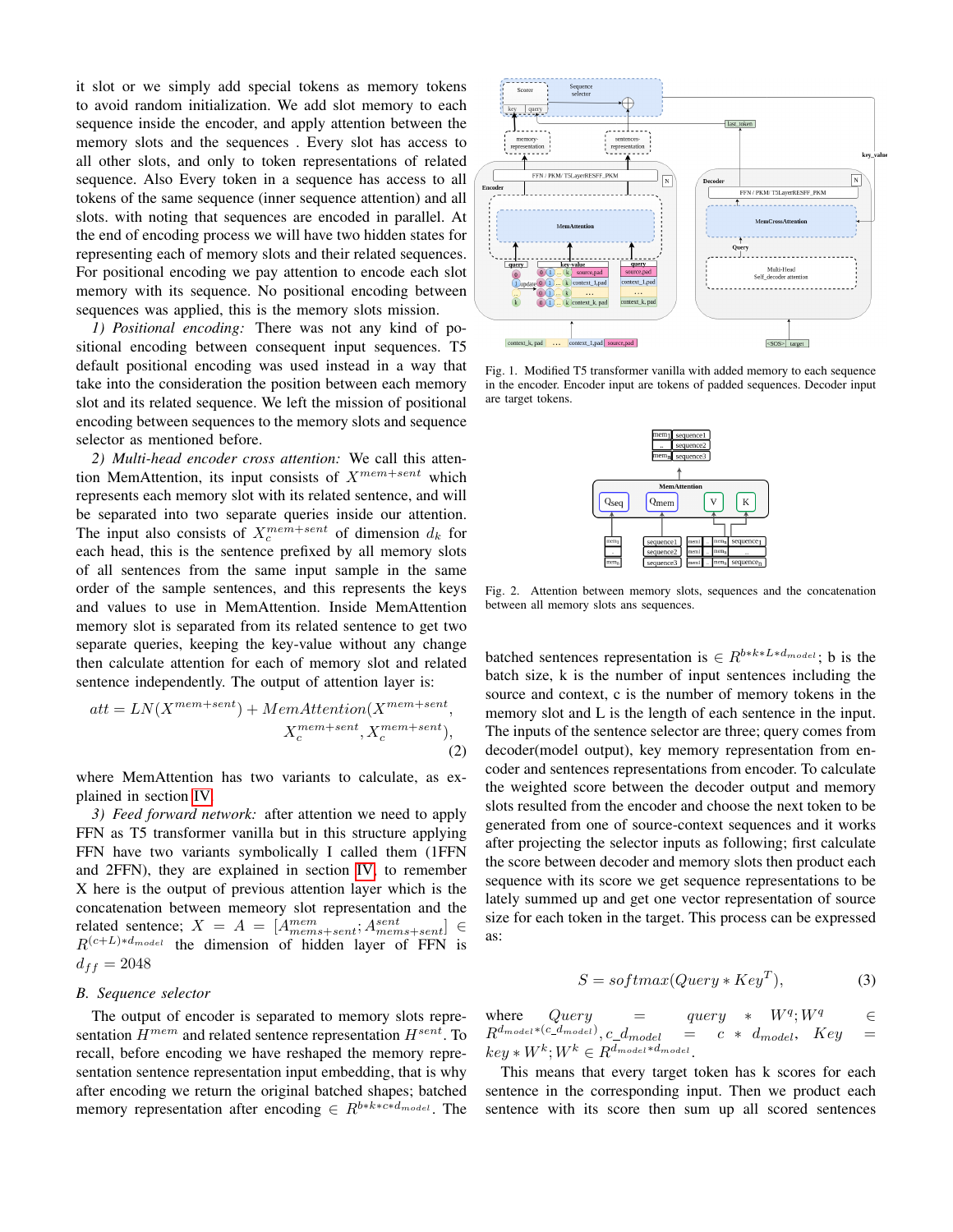representations to get one vector  $\in R^{L*d_{model}}$  for each target token.

$$
Z = \sum_{1 < i < k} Sent_i * S_i,\tag{4}
$$

where  $Sent_i = Sent_i * W^{sent}; W^{sent} \in R^{d_{model}*d_{model}}$ .

# *C. Decoder*

Since the key-value vectors are not more coming directly from the encoder but from the sequence selector which has one more additional dimension than the encoder output; this is because for each target token we have one vector not like T5 transformer which use just one memory representation to generate all target tokens. According to that cross attention in the decoder has been modified to handle this issue.

*1) Decoder Multi-head self attention:* The same as T5 self attention

*2) Multi-head encoder-decoder cross attention:* This is the bottleneck of our model and is the future study topic. Apply attention between sequence selector output and decoder self attention output. We can express it as following:

$$
MHA(Q, K, V) = diag(concat(head1, ..., headh)WO),
$$
\n(5)

where  $head_i =Attention(QW_i^Q, KW_i^K, VW_i^V)$ .  $W_i^Q, W_i^K, W_i^V \in R^{d_{model} \times d_{head}}$  are the parameter matrices of linear transformation,  $Q \in R^{T \times d_{head}}$  for each  $head_i$  and

it is the previous layer output in the decoder. K and V are the sequence selector output  $\in R^{T \times L \times d_{head}}$  for each head.  $W^O \in R^{d_{model}*d_{model}}$ .



<span id="page-3-2"></span>Fig. 3. T5 Transformer Encoder Decoder Attention: the queries come from the previous decoder layer, and the keys and values come from the output of the encoder, where every position in decoder attends to all positions from encoder



<span id="page-3-1"></span>Fig. 4. T5Mem Encoder Decoder Attention: in our model where the queries come from the previous decoder layer,and the keys and values come from the output of the sequence selector, where every position in decoder depends on all positions of new coming hidden states from sequence selector.

As it clear the key difference between the cross attention in our model Fig. [4](#page-3-1) and the T5 transformer cross attention Fig. [3](#page-3-2) is that each decoded token in our model depends on the new hidden states that are generated depending on the previous generated token from the model, while in the T5 transformer the last hidden state from the encoder is used as a memory or context to generate all the response tokens.

## IV. FURTHER ARCHITECTURE DESIGN

<span id="page-3-0"></span>To explore wider spectrum of design choices, and get more insight of how different design options can affect the model performance we tried many variants and reported the results.

To understand the variants we will start by explaining the MemAttention work concept. In MemAttention we have two kinds of implementations to explore the effect of last linear layer on attention performance. First option was using one output linear layer for the memory slot, sentence concatenated attentions. Starting with the MemAttention input which consists of  $X^{mem+sent}$  which represents each memory slot with its related sentence, and will be separated into two separate queries inside our attention, and  $X_c^{mem+sent} \in R^{(c+L)*d_k}$  for each head, this is the sentence prefixed by all memory slots of all sentences from the same input sample in the same order of the sample sentences, and this represents the keys and values.

Recall that MemAttention is calculated according to [III-A2](#page-2-1) where  $X^{mem+sent}$  is the concatenation of memory slot and its related sentence, which will divided into two queries inside the attention one is the memory slot query  $X^{mem}$ and the other is the sentence query  $X^{sent}$  and  $X_c^{mem+sent}$ is the keys values representation, projection matrices are  $W^{Q_{mem}} \in R^{d_{model}*d_{model}}$  for memory query,  $W^{Q_{sent}} \in R^{Q_{model}*Q_{model}}$  $R^{d_{model}*d_{model}}$  for sentence query  $W^K \in R^{d_{model}*d_{model}}$ , and  $W^{V} \in \mathbb{R}^{d_{model}*d_{model}}$ . Linear projections:

$$
Q_{mem} = X^{mem} * W^{Q_{mem}} \in R^{c*d_{model}},
$$
  
\n
$$
Q_{sent} = X^{sent} * W^{Q_{sent}} \in R^{L*d_{model}},
$$
  
\n
$$
K = X_c^{mem+sent} * W^k \in R^{(k*c+L)*d_{model}},
$$
  
\n
$$
V = X_c^{mem+sent} * W^v \in R^{(k*c+L)*d_{model}}.
$$

Scores calculation is common between the two variants, to calculate each of  $score_{mem}$  and  $score_{sent}$  we need to calculate the common position bias and sum it with the concatenation of  $score_{mem}$  and  $score_{sent}$ ; this guarantees positional embedding of each memory slot to be with its related sentence.

$$
score_{mem} = Q_{mem} * K^T \in R^{c*(k*c+L)},
$$
\n(6)

$$
score_{sent} = Q_{sent} * K^T \in R^{L*(k*c+L)},\tag{7}
$$

concatenate scores to sum up with the computed positional bias so the final concatenated score will be:

$$
score = [score_{mem}; score_{sent}] + position\_bias,
$$
 (8)

where  $score \in R^{(c+L)*(k*c+L)}$ . After that separate them again to continue calculations.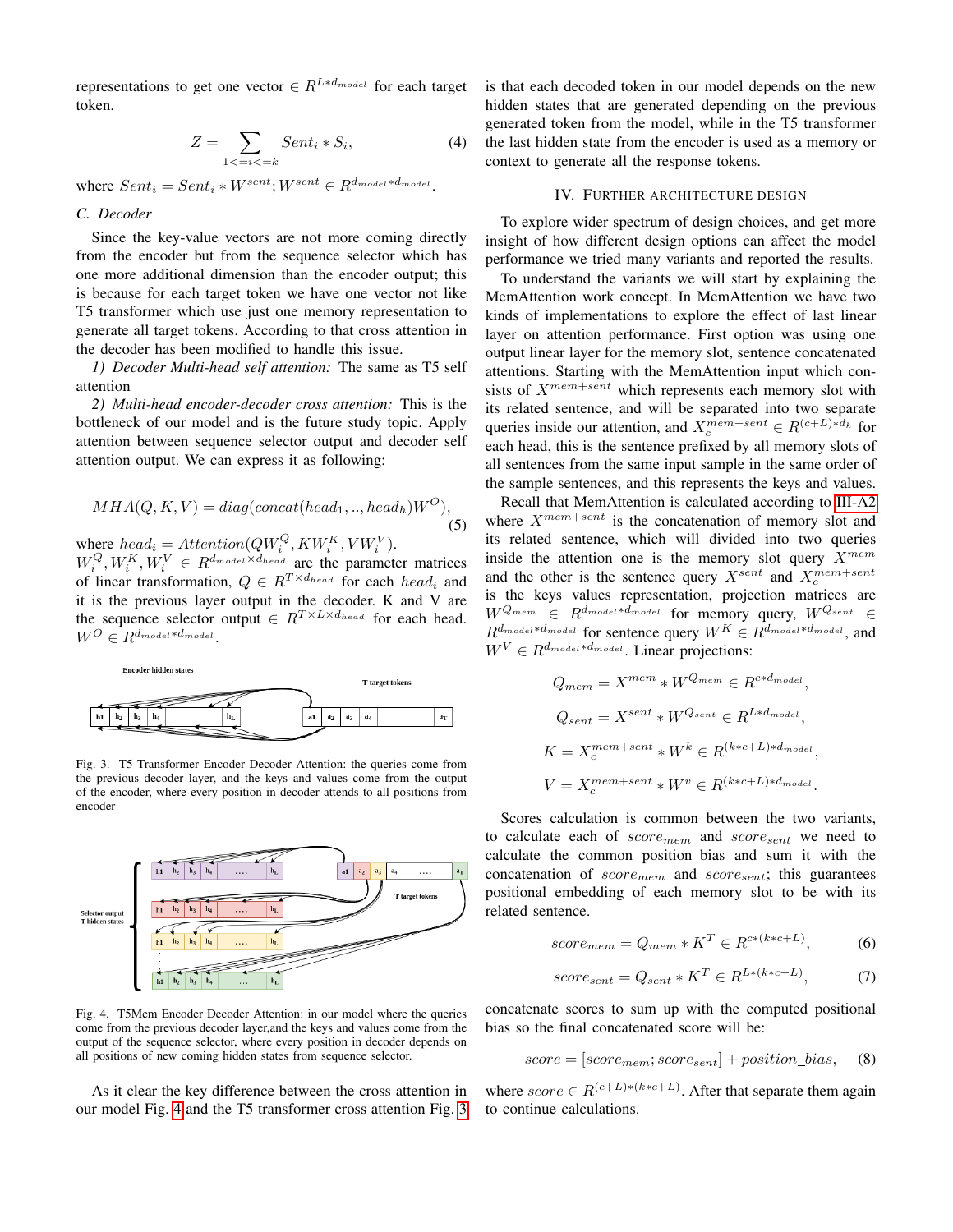# *A. 1Linear*

Here as shown in Fig. [5](#page-4-0) just one output layer  $W^{O} \in R^{d_{model}} * R^{d_{model}}$  after concatenating the memory slot attention and sentence attention; for short we will call  $T5MemAttention(X^{mem+sent}, X_c^{mem+sent}, X_c^{mem+sent})$ as A:

$$
A = att * W^O,
$$
 (9)

$$
att = [att_{mem}; att_{sent}], \t\t(10)
$$

$$
att_{mem} = [head_{i_{mem}};..,head_{mem}], \t(11)
$$

$$
att_{sent} = [head_{i_{sent}};..,head_{sent}], \t(12)
$$

$$
head_{i_{mem}} = softmax(score_{mem}) * V_{head_i}, \qquad (13)
$$

$$
head_{i_{sent}} = softmax(score_{sent}) * V_{head_i}, \qquad (14)
$$

where  $att \in R^{(c+L)*d_{head}}$ ,  $head_{i_{mem}} \in R^{c*d_{head}}$  and  $head_{i_{sent}} \in R^{L*d_{head}}$ 

# *B. 2Linear*

Here as shown in Fig. [6](#page-5-0) we have two output layers:  $W_{mem}^O$   $\in$   $R^{d_{model}*d_{model}}$  and  $W_{sent}^O$   $\in$   $R^{d_{model}*d_{model}}$ ; and the final MemAttention is calculates as follows:

$$
A_{mems+sent}^{mem} = att_{mem} * W_{mem}^O,
$$
 (15)

$$
A_{mems+sent}^{sent} = att_{sent} * W_{sent}^{O}, \tag{16}
$$

$$
A = [A_{mems+sent}^{mem; A_{mems+sent}^{sent}], \tag{17}
$$

 $c$  is the number of memory tokens in the memory slot,  $L$  the length of source sequence and each of context sequences if exist, k is the number of input sequences,  $d_{head}$  is the head dimension = 512/num\_heads = 64,  $d_{model}$  = 512, and number of heads is 8.

## *C. 1FFN*

Use one Feed forward after MemAttention.

## *D. 2FFN*

Here we separate the memory representation and the sentence representation and pass each to separate feed forward network layer:

$$
A^{mem}_{mems+sent}; A^{sent}_{mems+sent} = A,
$$

then again concatenate them as one output of the encoder. Memory sentence representation results from the encoder  $H \in$  $R^{(k*bz)*(c+L)*d_{model}}$ ; bz is the input batch size feed into the encoder.

# V. USED VERSIONS

*1) v1:* uses 1Linear Fig. [5](#page-4-0) inside the MemAttention to handle both memory slots and related sequences but two separated Feed Forward Fig. [8](#page-5-1) after MemAttention; one for memory slots and the other for sequences representations.

*2) v2:* uses 1Linear Fig. [5](#page-4-0) inside the MemAttention to handle both memory slots and related sequences and one Feed Forward Fig. [7](#page-5-2) after MemAttention; for both memory slots and the other for sequences representations.

*3) v3:* uses 2Linear Fig. [6](#page-5-0) inside the MemAttention to handle memory slots and related sequences independently, and two separated Feed Forward Fig. [8](#page-5-1) after MemAttention; one for memory slots and the other for sequences representations, we should mention that this was the main proposed design of the model.

*4) v4:* uses 2Liner Fig. [6](#page-5-0) in MemAttention and just one feed forward Fig. [7](#page-5-2) after attention.



<span id="page-4-0"></span>Fig. 5. 1Linear attention: MemAttention with one linear layer for both processed memory tokens and sequence tokens.

Results are reported in section [VII](#page-5-3)

# VI. EXPERIMENTS

### *A. Experiment Settings*

SentencePiece tokenizer was trained on training data files<sup>[1](#page-4-1)</sup> for both languages Russian and English [\[17\]](#page-6-16) and was used to encode text as WordPiece tokens with source and

<span id="page-4-1"></span><sup>&</sup>lt;sup>1</sup>[https://www.dropbox.com/s/5drjpx07541eqst/acl19](https://www.dropbox.com/s/5drjpx07541eqst/acl19_good_translation_wrong_in_context.zip?dl=0)\_good\_translation\_ wrong\_in\_[context.zip?dl=0](https://www.dropbox.com/s/5drjpx07541eqst/acl19_good_translation_wrong_in_context.zip?dl=0)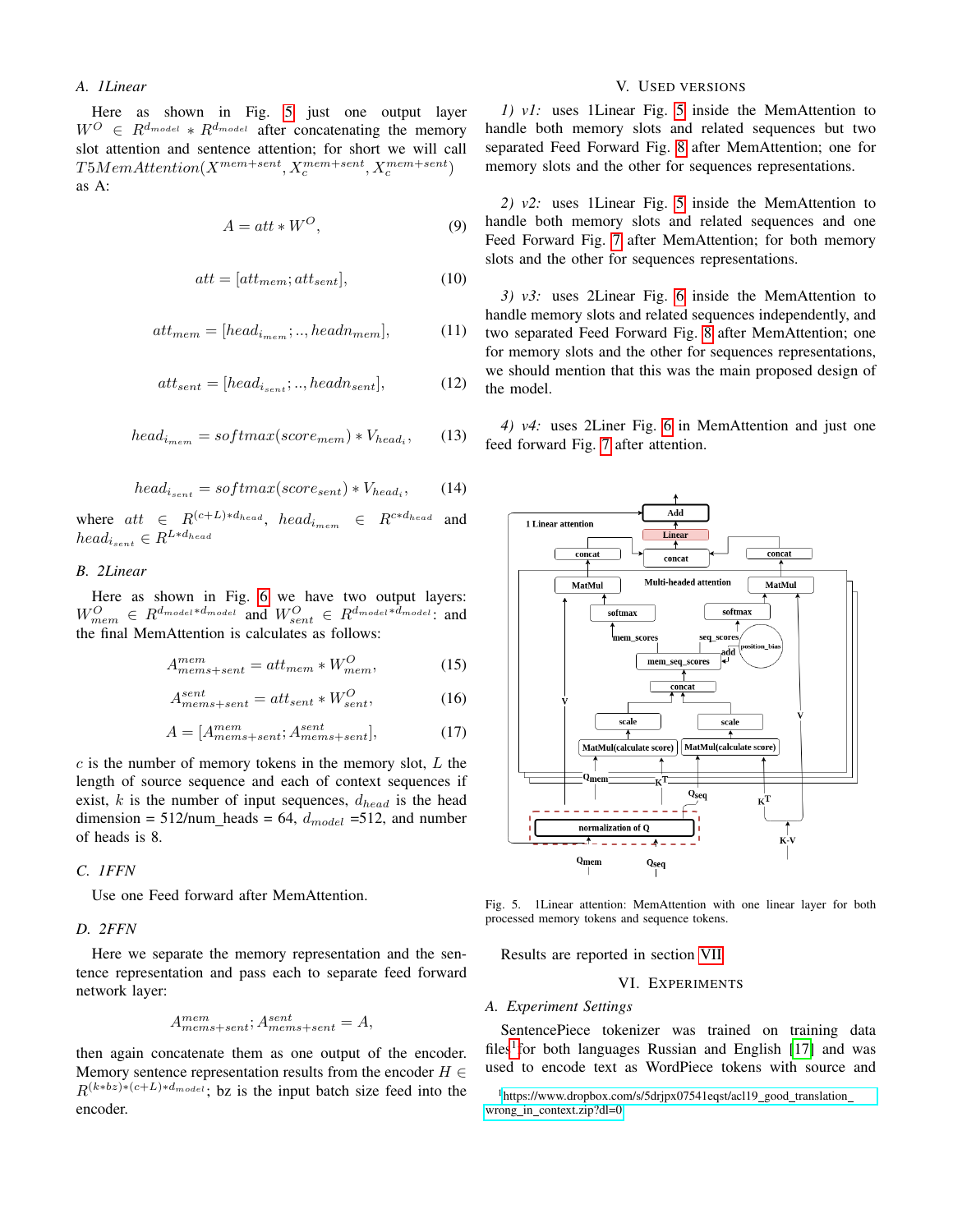

<span id="page-5-0"></span>Fig. 6. 2Linear attention: MemAttention with two separate linear layer for both processed memory tokens and sequence tokens.



<span id="page-5-2"></span>Fig. 7. 1FFN: One layer after encoder attention to process the concatenation of memory slots with their related sequence.



<span id="page-5-1"></span>Fig. 8. 2FFN: Two layers after encoder attention, left for memory slots representations and the right to process the sequence representation resulted from the attention.

TABLE I LOSS AND BLUE SCORES ON AGNOSTIC AWARE DATA SET.

<span id="page-5-4"></span>

| variant             | train loss | val loss | test loss | val bleu | test bleu |
|---------------------|------------|----------|-----------|----------|-----------|
| T5(baseline)        | 1.455      | 1.596    | 2.349     | 26.12    | 25.648    |
| $\eta$ <sup>1</sup> | 1.466      | 1.632    | 1.634     | 26.34    | 26.725    |
| v2                  | 1.472      | 1.642    | 1.639     | 26.09    | 26.437    |
| v3                  | 1.465      | 1.629    | 1.621     | 26.5     | 26.706    |
| v <sub>4</sub>      | 1.476      | 1.636    | 1.639     | 26.34    | 26.354    |

<sup>a</sup> sacreBLEU was used<https://github.com/mjpost/sacrebleu>

TABLE II LOSS AND BLUE SCORES ON CONTEXT AWARE DATASET.

<span id="page-5-6"></span>

| variant        | train loss | val loss | test loss | val bleu | test bleu |
|----------------|------------|----------|-----------|----------|-----------|
| v <sub>1</sub> | 2.93       | 3.859    | 3.8       | 1.533    | 1.019     |
| v2             | 2.946      | 3.86     | 3.837     | 1.944    | 0.882     |
| v3             | 2.94       | 3.787    | 3.753     | 1.597    | 1.543     |
| v <sub>4</sub> | 2.908      | 3.823/   | 3.806     | 1.698    | .291      |

target vocabularies of 32128 tokens for all experiments. We use batch size of 160. length of all source sentences, and target is 100. Adam optimizer was used with fixed learning rate  $lr = 0.00005$  with no weight decay or warm up .  $d_{model} =$  $512, d_k = 512/8 = 64, h = 8, num\_layers = 2, d_{ff} = 2048$ If a source has one or more context then the input will be divided into the given number of sentences and rearranged in the shape shown in encoder Fig. [1](#page-2-0) for each sample in the batch. In our experiments 3 context sequences were used as context. These are the settings for all experiments if it was not declared about different settings separately. For inference greedy search was used.

# VII. RESULTS AND FUTURE WORK

# <span id="page-5-3"></span>*A. Sentence level translation*

Table [I](#page-5-4) displays the results of the experiments using the four versions. Used data set is the context agnostic data set for sentence level translation  $2$ . Reference basline for translation task is the T5 transformer.

The results shows better bleu score for all versions on validation data except for v2, and better bleu scores for all versions on test data. In terms of loss still T5 transformer has better loss.

#### *B. Context aware level translation*

*1) Training:* Table [II](#page-5-6) displays the results of training the model from scratch on the context aware data as clear model poorly performs in terms of bleu for all versions.

*2) Fine tuning:* Using weights of models trained on sentence level translation to train the models on context aware translation dataset we noticed that the model get better bleu scores for all versions.

# *C. Future work*

Explore more effective design of encoder decoder attention. Pretrain the model on Masked Language Modeling task MLM,

<span id="page-5-5"></span> $2$ [https://www.dropbox.com/s/5drjpx07541eqst/acl19](https://www.dropbox.com/s/5drjpx07541eqst/acl19_good_translation_wrong_in_context.zip?dl=0)\_good\_translation\_ wrong\_in\_[context.zip?dl=0](https://www.dropbox.com/s/5drjpx07541eqst/acl19_good_translation_wrong_in_context.zip?dl=0)